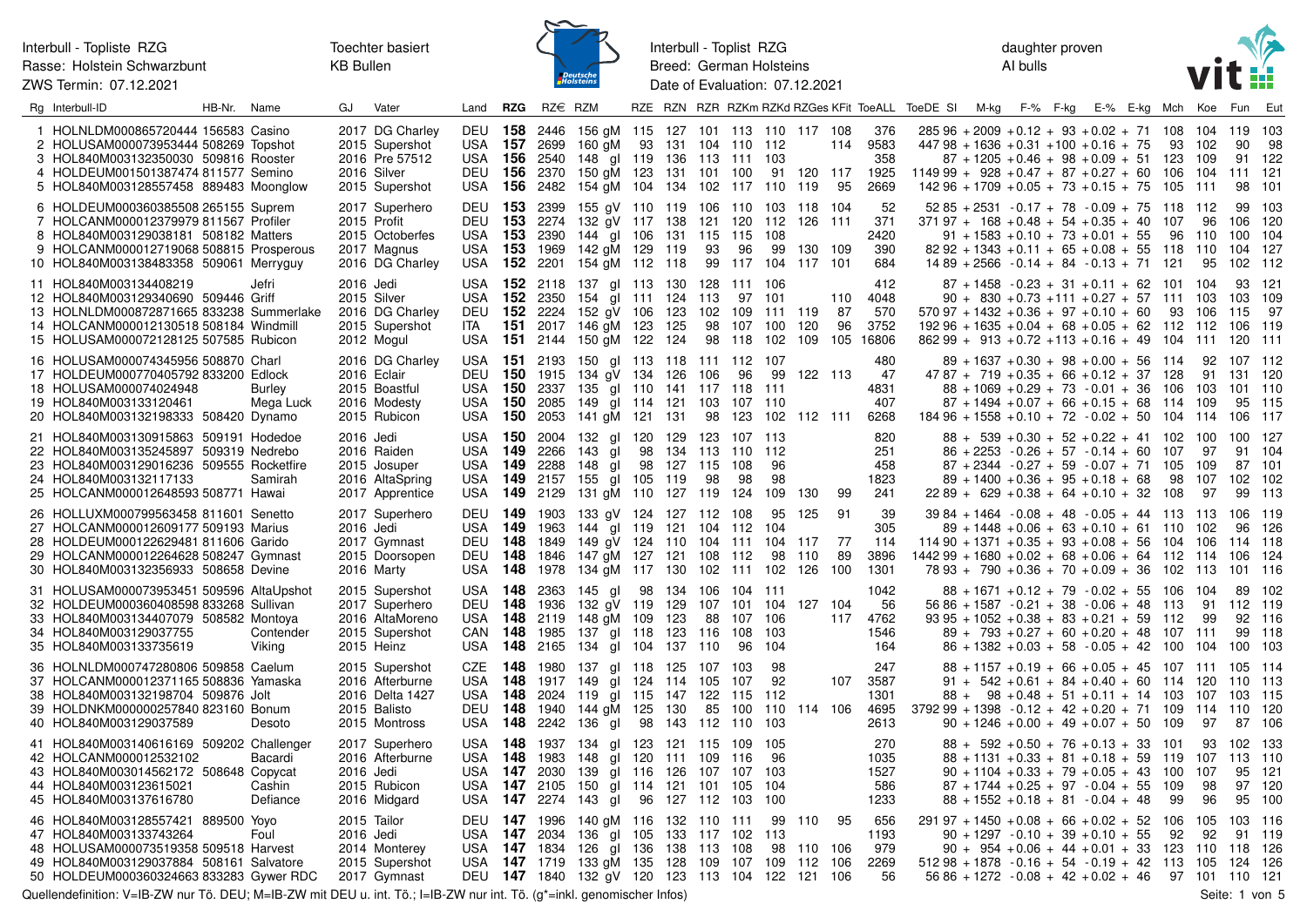Interbull - Topliste RZG Rasse: Holstein Schwarzbunt

ZWS Termin: 07.12.2021



Interbull - Toplist RZG Breed: German Holsteins Date of Evaluation: 07.12.2021

daughter proven AI bulls



| Rg Interbull-ID                                                                                                                                                                           | HB-Nr. | Name                                        | GJ                       | Vater                                                                               | Land                                                    | <b>RZG</b>                           | $RZ \in RZM$                                                          |                                                                                                                                                |    |                       |                                     |                                                 |                                |                                      |                   |                                    | RZE RZN RZR RZKm RZKd RZGes KFit ToeALL ToeDE SI M-kg F-% F-kg |  | E-% E-kg Mch                                                                                                                                                                                                                      |                             | Koe                             | Fun                                                | Eut                                     |
|-------------------------------------------------------------------------------------------------------------------------------------------------------------------------------------------|--------|---------------------------------------------|--------------------------|-------------------------------------------------------------------------------------|---------------------------------------------------------|--------------------------------------|-----------------------------------------------------------------------|------------------------------------------------------------------------------------------------------------------------------------------------|----|-----------------------|-------------------------------------|-------------------------------------------------|--------------------------------|--------------------------------------|-------------------|------------------------------------|----------------------------------------------------------------|--|-----------------------------------------------------------------------------------------------------------------------------------------------------------------------------------------------------------------------------------|-----------------------------|---------------------------------|----------------------------------------------------|-----------------------------------------|
| 51 HOLDEUM000122451241 811593 Aurelian<br>52 HOL840M003133629974 509658 Gold Medal<br>53 HOL840M003127422222<br>54 HOL840M003127565475<br>55 HOL840M003135245862                          |        | Zamboni<br>Sumo<br>Malibu                   |                          | 2017 Araxis<br>2015 Supershot<br>2015 Josuper<br>2015 Supershot<br>2016 Raiden      | <b>DEU 147</b><br>NLD.<br>USA<br><b>USA 147</b>         |                                      | 2020<br><b>147</b> 1868<br><b>147</b> 1863<br>2152                    | 145 gV 114 121 111 107<br>139 gl 117 122<br>140 gl 119 122<br>139 gl 104 133<br>USA 147 2190 144 gl 102 132                                    |    |                       | 103<br>93                           | 104 115 118<br>107<br>116 115 102<br>102        | 101<br>120                     | 99 113 102<br>119<br>112 105         | -97               | 137<br>435<br>7168<br>518<br>926   |                                                                |  | $13793 + 1563 + 0.16 + 79 + 0.01 + 55$ 119<br>$91 + 1613 - 0.19 + 42 + 0.04 + 60$<br>$89 + 1504 + 0.05 + 65 - 0.01 + 50$ 103<br>$88 + 1391 + 0.01 + 55 + 0.06 + 54$ 104<br>$88 + 1359 + 0.36 + 94 - 0.01 + 45$ 105                | 114                         | 116<br>113<br>106<br>104<br>106 | 116<br>106<br>104<br>102<br>86                     | 95<br>109<br>-120<br>100<br>108         |
| 56 HOL840M003131083927 508744 Helix<br>57 HOLNLDM000755764370<br>58 HOL840M003130010426 889481 Quantum<br>59 HOLDEUM000539536462 619171 Euclan<br>60 HOL840M003126779955 508089 Painter   |        | Sindor                                      |                          | 2015 Silver<br>2015 Supershot<br>2015 Supershot<br>2017 Euclid<br>2014 DaVinci      | <b>USA</b><br>NLD.<br><b>ITA</b><br>DEU<br>GBR          | 146<br>146                           | <b>147</b> 2163<br><b>146</b> 1953<br>1895<br>1856<br><b>146</b> 1934 | 157 gl 104 114 102 115 101<br>141 gl 117 129<br>148 gM 119 117<br>135 gV 127 116<br>128 gM 116 137 120 113 107                                 |    |                       | 76<br>103                           | 95 112<br>112<br>107                            | 99<br>99<br>117 120 117        | 112 104<br>121                       | 94<br>104<br>87   | 4134<br>387<br>1851<br>26<br>7655  |                                                                |  | $92 + 1802 + 0.38 + 114 - 0.01 + 61$ 102<br>$89 + 1629 - 0.07 + 56 + 0.02 + 58$ 112<br>$5694 + 1383 + 0.07 + 62 + 0.20 + 69$<br>$2682 + 1036 + 0.25 + 67 + 0.03 + 38$ 115<br>$535\,98 + 504 + 0.20 + 40 + 0.20 + 37$ 109          | 119                         | 100<br>109<br>118<br>119<br>105 | 93<br>103 114<br>101 112<br>112<br>99              | 109<br>- 115<br>- 118                   |
| 61 HOL840M003141428446<br>62 HOLCANM000012608938<br>63 HOL840M003141494328<br>64 HOL840M003137878481 508634 Skywalker<br>65 HOL840M003014562189                                           |        | Seabiscuit<br>Keystone<br>Outback<br>Airjet | 2016 Jedi<br>2016 Jedi   | 2017 Rambo<br>2016 Detour<br>2017 Spectre                                           | CAN 146<br>ITA<br><b>USA</b>                            | 146                                  | 1900<br><b>146</b> 2050<br>1866                                       | CAN 146 1913 138 gl 125 118 108 119 102<br>137 al 120 122<br>137 gl<br>USA 146 1805 134 gM 116 120 115 115<br>147 gl 118 110                   | 99 | 123                   | 105<br>119<br>106                   | 103<br>-111<br>109                              | 111<br>119<br>122<br>104       | 120 108                              |                   | 581<br>503<br>446<br>1200<br>172   |                                                                |  | $88 + 478 + 0.62 + 82 + 0.21 + 38$ 115 104 114 118<br>$89 + 1165 + 0.07 + 54 + 0.10 + 51$ 110<br>$87 + 733 + 0.41 + 72 + 0.15 + 41$<br>$3892 + 860 + 0.04 + 38 + 0.21 + 52$ 110<br>$86 + 2184 - 0.10 + 74 - 0.11 + 61$ 107 104    | 96                          | 110<br>81<br>96                 | 98<br>105<br>105<br>92                             | -121<br>106<br>- 119<br>126             |
| 66 HOLUSAM000074572344 509635 Mr Max<br>67 HOL840M003133106371 508530 Slamdunk<br>68 HOL840M003130010457<br>69 HOL840M003135332013 811568 Jacob<br>70 HOLGBRM388380400603 508040 Adhere   |        | Toronto 13                                  | 2015 Profit<br>2016 Jedi | 2015 Supershot<br>2015 AltaSpring<br>2014 Commander                                 | <b>USA 146</b><br>USA<br>DFS.<br>DEU                    | 146<br>146                           | 1684<br>1850<br><b>146</b> 1862<br>DEU 146 1778<br>1789               | 121 gl 128<br>130 gl 122<br>128 gl 114 130<br>129 aV 120 127<br>138 gM 122 127                                                                 |    | 133<br>131            | 108 114<br>116<br>123<br>123<br>103 | 110<br>117<br>117<br>94                         | 104<br>92<br>92<br>96<br>103   | 124 105<br>123 112<br>124<br>114 108 | 106               | 1604<br>1948<br>1337<br>219<br>373 |                                                                |  | $88 + 1020 - 0.18 + 21 - 0.01 + 34$ 100 113<br>$91 + 737 + 0.27 + 58 + 0.07 + 33$<br>$92 + 603 - 0.01 + 22 + 0.26 + 47$ 105<br>$21996 + 1071 - 0.08 + 33 + 0.06 + 43$<br>$22496 + 1585 - 0.08 + 53 - 0.02 + 52$                   | 106<br>116<br>108           | 111<br>102<br>104<br>90         | 114 122<br>102<br>91<br>99<br>102                  | - 123<br>-124<br>-123<br>-132           |
| 71 HOL840M003131842572<br>72 HOL840M003132349957 508492 Nighthawk<br>73 HOL840M003134408207<br>74 HOLDEUM000360157629 833261 Surfer<br>75 HOLDNKM000000258005 619128 Stronghold           |        | Maker<br>Jarvis                             | 2015 Profit              | 2016 AltaSpring<br>2016 Alltime<br>2017 Superhero<br>2015 Supershot                 | USA<br>USA<br>CAN<br>DEU<br>DEU                         | <b>146</b> 2069<br>146               | 1854                                                                  | 140 gl 109<br><b>146</b> 1913 139 gM 117 124 101 112<br><b>146</b> 1744 139 gl 119 102<br>126 gV 114 128<br><b>146</b> 2008 145 gV 101 124 103 |    | 128                   | 105<br>121<br>114                   | 116 106<br>108<br>109<br>- 107                  | 110<br>108<br>107<br>99        | 125<br>120                           | 109<br>103<br>-99 | 186<br>1187<br>88<br>14<br>472     |                                                                |  | $86 + 1270 + 0.10 + 61 + 0.09 + 53$ 109<br>$32\,91 + 1408 + 0.16 + 73 - 0.02 + 46$ 102<br>$86 + 995 + 0.30 + 71 + 0.12 + 47$<br>$14\,79 + 683 + 0.14 + 41 + 0.11 + 35$<br>$47298 + 1651 - 0.03 + 61 + 0.06 + 64$                  | 103<br>95<br>93             | 103<br>108<br>91<br>108<br>111  | 103<br>101<br>104                                  | 97 111<br>97 121<br>128<br>116<br>-95   |
| 76 HOLDEUM001504281811 823200 Mentos<br>77 HOLCANM000012379999 508298 Seducer<br>78 HOLCANM000012371162<br>79 HOLDEUM000360044875 619167 Charking<br>80 HOL840M003123611258               |        | Cavden<br>Drco 67469                        |                          | 2016 Missouri<br>2015 Supershot<br>2016 Afterburne<br>2017 DG Charley<br>2015 Draco | CAN 145 1719<br>USA <b>145</b>                          |                                      | 1688                                                                  | DEU 145 1769 150 gV 122 117<br>135 aM 126<br>134 gl 130<br>DEU 145 1827 133 gV 123<br>USA 145 1911 137 gl 123 127 118                          |    | 122<br>121<br>122     | 92 104<br>109<br>115<br>109         | 110<br>104<br>113<br>112                        | 88<br>98<br>99<br>98           | 92 107<br>117<br>119 108             | -97<br>95         | 131<br>919<br>91<br>65<br>691      |                                                                |  | $131\,93 + 2325 - 0.27 + 59 - 0.03 + 75$ 115<br>$5093 + 1320 + 0.14 + 67 - 0.04 + 40$<br>$84 + 259 + 0.38 + 48 + 0.37 + 46$ 111<br>$6587 + 1117 + 0.16 + 62 - 0.01 + 37$ 118<br>$89 + 888 + 0.37 + 75 + 0.09 + 40$ 114 110        | 99                          | 104<br>110<br>94                | 100 114 116<br>114 124<br>117 121<br>115 118<br>90 | 130                                     |
| 81 HOL840M003134167086 508514 Taz<br>82 HOL840M003129016370<br>83 HOL840M003129237073<br>84 HOLNLDM000753102213 500172 Nilson<br>85 HOL840M003134652407 508544 Resolve                    |        | Blunder<br>Supershot                        | 2016 Jedi                | 2016 Rubicon<br>2015 Supershot<br>2015 Supershot<br>2012 G-Force                    | USA<br>USA<br>DEU<br><b>USA</b>                         | <b>145</b> 1785<br>145<br>145<br>145 | USA 145 1896<br>2059<br>2028<br>1898                                  | 131 gM 118 128<br>133 gl 117<br>135 gl 100 132<br>135 gM 116 131<br>131 gM 109                                                                 |    | 131<br>129            | 114 119<br>119<br>103<br>96<br>122  | 103<br>122<br>111<br>116                        | 108<br>99<br>104<br>110<br>108 | 120 112<br>118 120                   | 110               | 873<br>787<br>909<br>3895<br>1645  | $182099 + 235 + 0.50 + 59 + 0.35 + 44$                         |  | $14495 + 586 + 0.52 + 77 + 0.05 + 25$<br>$90 + 1866 - 0.45 + 20 - 0.05 + 58$<br>$88 + 1137 + 0.02 + 47 + 0.09 + 49$<br>$2591 + 908 + 0.07 + 44 + 0.10 + 42$                                                                       | 95<br>108<br>89<br>94<br>90 | 105<br>96<br>107<br>110<br>110  | 120<br>100<br>112<br>83                            | 109<br>- 123<br>97 102<br>- 111<br>-123 |
| 86 HOL840M003131003387<br>87 HOLUSAM000074564804<br>88 HOLDEUM000122629409 572947 Kontex<br>89 HOLNLDM000629528835 508888 Assist<br>90 HOLCANM000012192429 508158 Eugenio                 |        | Jabari<br>Advance                           | 2016 Jedi                | 2015 Josuper<br>2016 Kerrigan<br>2017 Concert<br>2015 Supershot                     | <b>USA</b><br>USA<br><b>DEU</b><br>NLD.<br>USA 145 1660 | 145                                  | <b>145</b> 2089<br><b>145</b> 1975<br><b>145</b> 1709<br>1949         | 139 gl 103<br>134 gl 109 127 111 118<br>151 aV 126<br>144 gl 111 116<br>127 gl 132 129                                                         |    | 106                   | 114                                 | 127 127 111 110<br>97 113<br>111<br>105 113 107 | 108<br>98<br>103               | 107 107<br>110 104                   | 96                | 1024<br>5649<br>271<br>310<br>3621 |                                                                |  | $89 + 1545 - 0.17 + 41 + 0.08 + 62$ 112<br>$91 + 529 + 0.42 + 64 + 0.20 + 39$<br>$27196 + 1584 + 0.18 + 83 + 0.10 + 65$<br>$85 + 1376 + 0.15 + 71 + 0.09 + 57$<br>$93 + 1305 + 0.01 + 52 - 0.12 + 31$ 111 107 111 130             | 104<br>121<br>93            | 106<br>105<br>115<br>102        | 105 105<br>102<br>98                               | 81 111<br>- 123<br>117                  |
| 91 HOL840M003132826286<br>92 HOLCANM000012434610 508446 Cameron<br>93 HOL840M003138498788 508747 Starjack<br>94 HOL840M003135245603 508488 Molloy<br>95 HOLFRAM004472336257               |        | Oxford<br>Megabit                           | 2017 Jedi<br>2016 Beat   | 2016 Supershot<br>2016 Penmanship<br>2016 Stratify                                  | ITA<br>DEU<br><b>USA</b><br><b>GBR</b><br><b>POL</b>    | 145<br>145<br>145<br>145             | <b>145</b> 1887<br>1869<br>1747<br>1925<br>2043                       | 123 gl 113 139 113 111 105<br>135 gM 116 133<br>121 gM 122<br>147 gM 105<br>150 gl 104 126                                                     |    | 129<br>123            | 110<br>122<br>91<br>103             | 108<br>118<br>104<br>105                        | 98<br>113<br>121<br>107        | 109 116<br>113<br>101 108            | 115<br>-90        | 2056<br>684<br>1277<br>254<br>1321 |                                                                |  | $89 + 705 + 0.07 + 35 + 0.06 + 30$ 100<br>$23896 + 1485 - 0.22 + 33 + 0.05 + 56$<br>$5693 + 426 + 0.14 + 32 + 0.13 + 27$<br>$8493 + 1012 + 0.20 + 61 + 0.29 + 66$<br>$85 + 1397 + 0.04 + 60 + 0.24 + 74$ 104                      | 103<br>109<br>98            | 87<br>106<br>94<br>99<br>106    | 108 119<br>116<br>102<br>106<br>97                 | 106<br>130<br>-104<br>104               |
| 96 HOL840M003128557570 508416 Medley<br>97 HOL840M003136264642 508519 AltaSwag<br>98 HOLCANM000012648479 508781 Bluff<br>99 HOL840M003129037595 509583 Tarnish<br>100 HOL840M003134408407 |        | Oxford                                      |                          | 2015 Yoder<br>2016 Modesty<br>2016 Euclid<br>2015 Supershot<br>2016 Bourbon         | USA 145 1821<br>USA<br>CAN                              | 145<br>145                           | 1804<br>1800<br>USA 145 1846                                          | 138 gM 108<br>147 gM 122<br>128 gl 122<br>142 gl 115 123<br>USA 145 2004 150 gl 107 112 105                                                    |    | 123<br>108<br>127 109 | 103<br>102                          | 111 110 118<br>112<br>107 114<br>108<br>105     | 117<br>100<br>106              |                                      | 81<br>108<br>122  | 3659<br>3099<br>740<br>1043<br>557 |                                                                |  | $33\,93 + 973 + 0.30 + 70 + 0.10 + 44$ 100<br>$15896 + 879 + 0.62 + 101 + 0.16 + 47$ 111<br>$90 + 1985 - 0.34 + 38 - 0.24 + 39$ 113<br>$92 + 1387 + 0.00 + 54 + 0.12 + 61$ 107 118<br>$87 + 1583 + 0.13 + 77 + 0.11 + 67$ 105 112 |                             | 107<br>108<br>-108              | 110<br>114<br>100<br>104<br>98                     | - 101<br>-114<br>-123<br>-107<br>105    |

Quellendefinition: V=IB-ZW nur Tö. DEU; M=IB-ZW mit DEU u. int. Tö.; I=IB-ZW nur int. Tö. (g\*=inkl. genomischer Infos) Seite: 2 von 5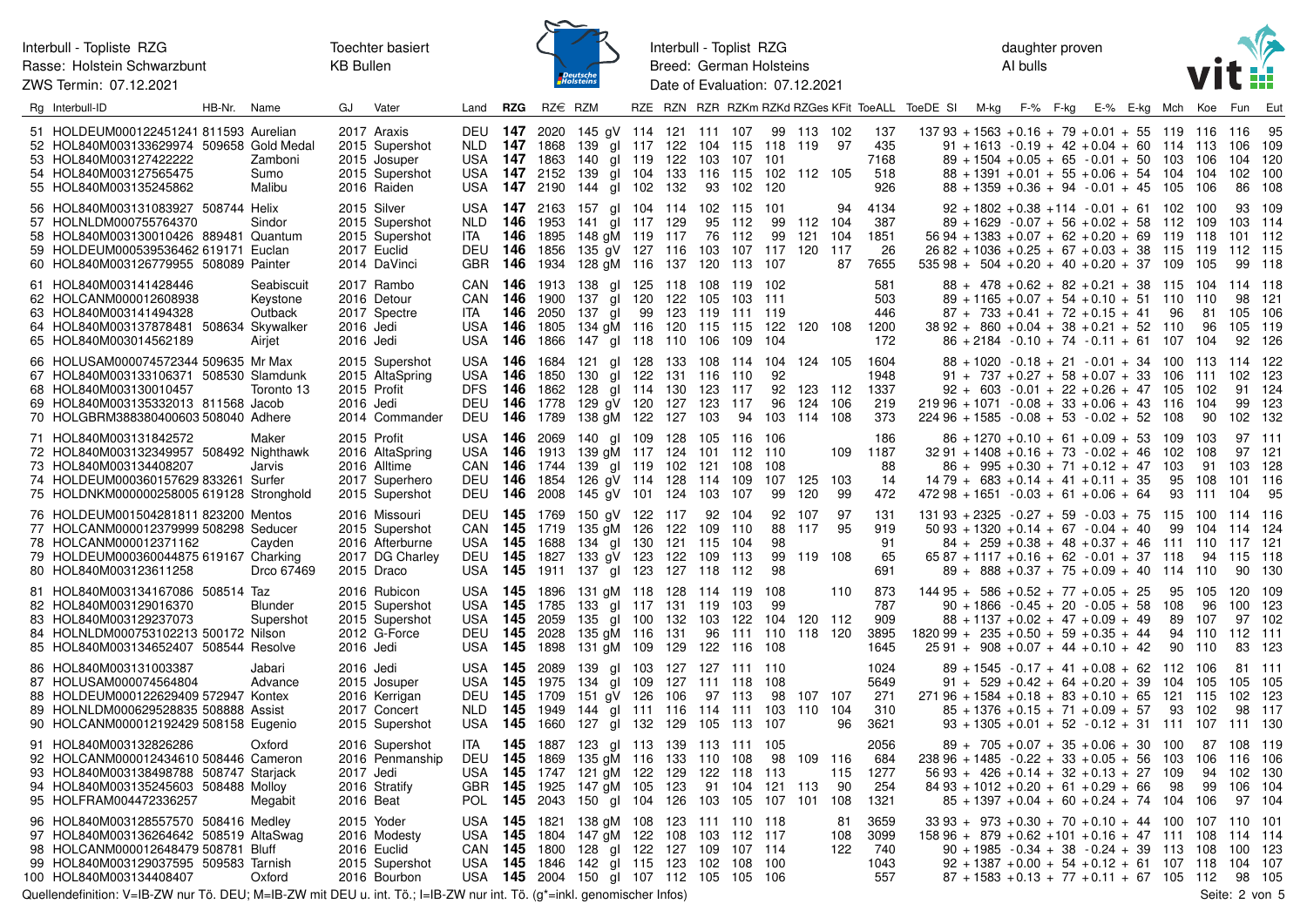Interbull - Topliste RZG Rasse: Holstein Schwarzbunt

ZWS Termin: 07.12.2021

Toechter basiert **KB Bullen** 



Interbull - Toplist RZG Breed: German Holsteins Date of Evaluation: 07.12.2021

daughter proven Al bulls



| Rg Interbull-ID                                                                                                                                                                                                       | HB-Nr. | Name                                       | GJ                       | Vater                                                                              | Land                                                      | <b>RZG</b>                           | $RZ \in RZM$                             |                                                                                                                           |        |                                       |                                          |                                  |                                  |                                         |                           |                                             | RZE RZN RZR RZKm RZKd RZGes KFit ToeALL ToeDE SI M-kg F-% F-kg                                                             |                                                                                                                                                                                                        |  | E-% E-kg Mch |                                 | Koe                                  | <b>Fun</b>                           | Eut                                  |
|-----------------------------------------------------------------------------------------------------------------------------------------------------------------------------------------------------------------------|--------|--------------------------------------------|--------------------------|------------------------------------------------------------------------------------|-----------------------------------------------------------|--------------------------------------|------------------------------------------|---------------------------------------------------------------------------------------------------------------------------|--------|---------------------------------------|------------------------------------------|----------------------------------|----------------------------------|-----------------------------------------|---------------------------|---------------------------------------------|----------------------------------------------------------------------------------------------------------------------------|--------------------------------------------------------------------------------------------------------------------------------------------------------------------------------------------------------|--|--------------|---------------------------------|--------------------------------------|--------------------------------------|--------------------------------------|
| 101 HOL840M003129037786 508623 Tracer<br>102 HOLDNKM000000259048 811589 Saleno<br>103 HOL840M003124720459 508375 Applejax<br>104 HOL840M003130010295 889477 Spectre<br>105 HOL840M003012130447                        |        | Chesney                                    | 2013 Zeus                | 2015 Josuper<br>2016 Storm<br>2015 Supershot<br>2015 Yoder                         | GBR 144<br>USA<br>USA                                     | 144<br>144                           | 1838<br>1944                             | HUN 145 2004 136 gl 100<br>DEU 145 1707 145 gV 128 118 104 102<br>133 gM 114 122<br>150 gM 109<br>1916 123 gl 109 136 128 |        | 130 106<br>113                        | 123<br>107                               | 109<br>110<br>107<br>105         | 102<br>99<br>109<br>115<br>-95   | 104 109<br>110 104                      | 105                       | 1000<br>495<br>5341<br>7618<br>154          | 495 97 + 1406 + 0.04 + 60 + 0.13 + 63 114 115 107 124<br>$18896 + 1197 + 0.58 + 110 + 0.08 + 50$                           | $90 + 1475 + 0.04 + 62 - 0.05 + 45$<br>$81\,93 + 778 + 0.21 + 53 + 0.14 + 42$<br>$86 + 1068 - 0.12 + 29 - 0.02 + 34$                                                                                   |  |              | 81<br>104<br>112<br>97          | -101<br>107<br>108<br>103            | 84 116<br>102 113<br>116<br>112      | 94<br>-103                           |
| 106 HOL840M003135087257<br>107 HOL840M003133120314<br>108 HOL840M003142181106 508907 Liaison<br>109 HOL840M003134408368<br>110 HOL840M003136838565                                                                    |        | Conor<br><b>Bronco</b><br>Potosi<br>Goulet |                          | 2016 Scenario<br>2015 Heinz<br>2017 AltaRobson<br>2016 Bourbon<br>2016 Robert      | USA<br>USA<br>ITA<br>USA<br>USA                           | - 144<br>144<br>144<br>144<br>144    | 1895<br>1849<br>1896<br>2049<br>1694     | 133 gl 111 124 123 111 107<br>120 gl 111 129 130 112 114<br>136 gM 107<br>129 gl<br>126 gl 120                            | 98     | 123 115<br>137 113 106 109<br>123 113 |                                          | 114 105<br>117 111               |                                  |                                         | 99                        | 147<br>325<br>571<br>446<br>202             |                                                                                                                            | $85 + 1330 + 0.02 + 54 - 0.04 + 41$<br>$87 + 984 - 0.10 + 28 - 0.04 + 29$<br>$43\,91 + 558 + 0.31 + 55 + 0.27 + 47$<br>$88 + 1287 - 0.14 + 35 - 0.01 + 43$<br>$86 + 983 - 0.06 + 32 + 0.05 + 39$       |  |              | 106<br>101<br>99<br>78<br>95    | 112<br>99<br>109<br>94<br>110        | 98<br>97 116<br>100 105<br>92<br>104 | 110<br>112<br>120                    |
| 111 HOLNLDM000755898903 500176 Supershot<br>112 HOL840M003133064360 508605 Viewpoint<br>113 HOLCANM000012529317<br>114 HOLNLDM000928772508 500064 New York<br>115 HOL840M003129205459 508172 AltaAmulet               |        | Passport                                   | 2015 Silver<br>2016 Jedi | 2013 Supersire<br>2015 Supershot<br>2015 Josuper                                   | USA <b>144</b><br>USA<br>CAN<br>POL<br>USA                | 144<br><b>144</b> 1760<br>144<br>144 | 1898<br>1645<br>1819<br>1731             | 134 gM 111 135 110 113<br>135 aM 125<br>135 gl 117 119 113 102<br>130 gM 114 130 110<br>137 gM 116 124 102                |        | 116 101                               |                                          | 112<br>113<br>103                | - 106<br>-107<br>97<br>107<br>97 | 118 110                                 | 101<br>106                | 117 107 13400<br>2951<br>94<br>1260<br>7404 | $37898 + 1635 - 0.27 + 33 - 0.02 + 54$<br>$61798 + 1542 - 0.02 + 58 - 0.03 + 49$                                           | $55\,93 + 1020 + 0.24 + 67 + 0.05 + 41$<br>$86 + 2068 - 0.45 + 28 - 0.10 + 59$<br>$6494 + 1783 - 0.33 + 32 - 0.11 + 48$                                                                                |  |              | 101<br>96<br>110<br>101<br>102  | 109<br>99<br>103<br>106<br>102       | 102<br>115<br>105<br>99              | 109<br>-125<br>99 120<br>-112<br>122 |
| 116 HOL840M003132352407 508766 Swift<br>117 HOLNLDM000687231768 508726 Harvester<br>118 HOLCANM000012608917<br>119 HOLCANM000012529251 508495 Manitoba<br>120 HOLDEUM000539689841 684974 Fighter                      |        | Kristoff                                   |                          | 2017 Superhero<br>2016 Delta 7056<br>2016 Abbott<br>2016 Supershot<br>2017 Finder  | DEU<br>NLD.<br>ITA<br>USA 144<br>DEU                      | 144<br>144<br>144<br>144             | 1637<br>1798<br>1969<br>1961<br>1728     | 137 gM 126<br>138 gl 121 116<br>142 gl 111 122<br>128 gM 108<br>130 gV 120 122 110 120                                    |        | 119 107 113<br>137 111 115            | 107 102<br>98                            | 106                              | 103<br>102<br>113<br>111         | 94 114 104<br>113 121<br>120 112<br>117 | 99                        | 481<br>265<br>1262<br>1341<br>22            | $21896 + 1459 - 0.09 + 47 + 0.03 + 53$<br>$86 +$<br>$34597 + 819 + 0.18 + 51 + 0.05 + 33$                                  | $5 + 0.70 + 69 + 0.46 + 45$<br>$88 + 1626 + 0.03 + 67 - 0.01 + 54$ 111<br>$2280 + 871 + 0.17 + 52 + 0.06 + 36$                                                                                         |  |              | -124<br>- 116<br>108<br>98      | - 105<br>111 116<br>108<br>97<br>106 | 114 118<br>103<br>98<br>115          | 107<br>-106<br>112<br>- 115          |
| 121 HOL840M003128769256 508773 Wiggins<br>122 HOLUSAM000072128196<br>123 HOLDEUM000358774672 833141 Falstaff<br>124 HOL840M003137916164 508861<br>125 HOL840M003127335077                                             |        | Dante<br>Eureka<br>Sanderson               |                          | 2015 Supershot<br>2013 McCutchen<br>2015 Famous<br>2016 Modesty<br>2015 Supershot  | USA<br>USA<br>DEU<br>USA<br>USA                           | 144<br>144<br>144<br>144<br>144      | 1621<br>1716<br>1968                     | 143 gl 127 114<br>1973 150 gl 110 121<br>1613 144 gV 125<br>134 gl 125<br>142 gl 100 126                                  |        | 117<br>115                            | 99<br>92<br>90<br>111 108<br>103 102 108 | 109<br>109<br>107                | 92<br>95<br>103<br>109           | 110 108<br>110                          | 99                        | 680<br>4799<br>108<br>820<br>222            | $10893 + 2560 - 0.40 + 51 - 0.18 + 65$                                                                                     | $89 + 1492 - 0.14 + 42 + 0.15 + 68$<br>$90 + 2200 - 0.07 + 77 - 0.08 + 65$ 121<br>$88 + 625 + 0.47 + 74 + 0.13 + 35$<br>$87 + 2164 - 0.32 + 46 - 0.09 + 64$ 101                                        |  |              | 117 115<br>118<br>104           | - 113<br>101<br>104<br>- 104         | 104<br>92<br>126 110<br>109<br>91    | -122<br>108<br>125<br>-104           |
| 126 HOL840M003123915128<br>127 HOL840M003135245835<br>128 HOL840M003138277108 508637<br>129 HOLCANM000012192430 508141<br>130 HOL840M003132356896                                                                     |        | Crank<br>Moscow<br>Yoda<br>Euclid<br>Magee | 2016 Jedi<br>2015 Profit | 2015 Crank IT<br>2016 Raiden<br>2015 Supershot                                     | FRA <b>144</b><br>USA<br>USA.<br>CAN<br>USA               | 144<br>144<br>144                    | 1963<br>1695                             | 1895 139 gl 107 121<br>133<br>140 gM 124<br>1847 130 gM 118 129 102 112 111<br><b>144</b> 1770 130 gl 121 125             | gl 103 | 125<br>118                            | 107 116<br>103<br>101                    | 99 115 112 116<br>113<br>127     | -109<br>109<br>103               | 109                                     | 99<br>94<br>120           | 471<br>438<br>1817<br>2583<br>2694          |                                                                                                                            | $88 + 854 + 0.24 + 60 + 0.21 + 52$<br>$87 + 786 + 0.32 + 65 + 0.09 + 36$<br>$4893 + 1024 + 0.34 + 77 + 0.09 + 45$<br>$91\,96 + 1332 + 0.09 + 63 - 0.13 + 31$ 110<br>$89 + 124 + 0.50 + 55 + 0.31 + 35$ |  |              | 93<br>92<br>-114<br>101         | 102<br>108<br>104<br>100<br>110      | 96<br>102<br>111 114<br>103          | 96 113<br>105<br>127<br>-121         |
| 131 HOLDNKM000000258441<br>132 HOL840M003138483465<br>133 HOL840M003130784845<br>134 HOLCANM000012638218 508739 Alcove<br>135 HOL840M003133120425                                                                     |        | Rowen<br>Riproar<br>Crowne<br>Delroy       | 2016 Duke<br>2016 Duke   | 2015 Reflector<br>2016 Crackshot<br>2015 Montross                                  | <b>DFS</b><br>CAN<br>USA <b>144</b><br>CAN.<br><b>USA</b> | 144<br>144<br>144<br>144             | 1736<br>1661<br>2081 153<br>1858<br>2040 | 138 gl 114 120<br>134 gl 126<br>al<br>155 al 114 101<br>139 gl 100                                                        | 95     | 116<br>122<br>127 110                 | 108 106<br>99<br>99<br>105               | 115<br>103<br>100<br>112         | 116<br>-106<br>97<br>101<br>-115 | 114<br>107 101                          | 89                        | 577<br>359<br>1148<br>1149<br>1579          |                                                                                                                            | $90 + 1213 + 0.05 + 53 + 0.11 + 54$<br>$87 + 1528 - 0.01 + 59 - 0.10 + 41$<br>$88 + 2194 - 0.08 + 77 - 0.02 + 73$<br>$90 + 1649 + 0.38 + 108 + 0.04 + 61$<br>$88 + 1076 + 0.28 + 73 + 0.07 + 44$       |  |              | 94<br>102<br>88<br>106<br>113   | - 115<br>110<br>108<br>113<br>97     | 114<br>119 117<br>82<br>98<br>85     | - 104<br>105<br>-113<br>108          |
| 136 HOLITAM017991512628 508318 Sound Syst<br>137 HOLDEUM000358110833 264121 Milton<br>138 HOL840M003129016374 509642 Speed Up<br>139 HOLDNKM000000259312 684688 Kensington<br>140 HOLUSAM000073953344 508097 AltaCapo |        |                                            |                          | 2015 Silver<br>2015 Missouri<br>2015 Supershot<br>2017 Kerrigan<br>2014 AltaPrimo  | ITA<br>CAN<br>DEU<br>USA <b>143</b>                       | 143<br>143                           | <b>144</b> 1871<br>1762<br>1845          | 148 gM 116 113 106 102<br>DEU 143 1753 147 gM 119<br>131 gl 118<br>147 aV 115<br>1897 134 gM 105 127 125                  |        | 119<br>125<br>111 102                 | 90<br>113                                | 102<br>105<br>106<br>98          | 85<br>103<br>102<br>99<br>97     | 108 114<br>106<br>119<br>115            | 104<br>-101<br>105<br>106 | 5001<br>1261<br>161<br>89<br>1118           | $21996 + 1586 + 0.28 + 95 - 0.01 + 53$<br>$73999 + 2015 - 0.17 + 59 + 0.00 + 69$<br>$13496 + 603 + 0.22 + 46 + 0.27 + 48$  | $88 + 1287 - 0.03 + 47 - 0.02 + 42$<br>$89\,90 + 1402 + 0.15 + 72 + 0.12 + 62$                                                                                                                         |  |              | 123<br>114<br>-110<br>134<br>98 | 105<br>84<br>-119<br>101<br>112      | 97 116<br>112 123<br>94<br>101<br>95 | -117<br>110<br>105                   |
| 141 HOL840M003132198813<br>142 HOL840M003123886035 507890 Jedi<br>143 HOLCANM000012189047 509584 Adorable<br>144 HOLCANM000012278125<br>145 HOLCANM000012189118                                                       |        | Jaguar<br>Malcom<br>Archimedes             |                          | 2016 Cyprus<br>2014 Montross<br>2015 Supershot<br>2015 Supershot<br>2015 Silver    | USA <b>143</b><br>USA<br>NLD.<br>USA<br>CAN               | 143<br>143<br>143                    | 1962<br>1853<br>1567                     | 148 gl 110 117 102<br>138 gM 102 128 117<br>128 gl 132<br>1864 126 gl 109<br><b>143</b> 1717 142 gl 119 112               |        | 123<br>131 125                        | 108<br>106                               | -109<br>109<br>106<br>107<br>115 | -101<br>108<br>98<br>103<br>95   |                                         |                           | 480<br>116 110 29436<br>2351<br>86<br>1413  | $22198 + 1915 - 0.43 + 25 + 0.01 + 66$                                                                                     | $87 + 1713 + 0.18 + 88 - 0.02 + 57$ 111 105<br>$93 + 609 + 0.22 + 47 + 0.14 + 35$<br>$85 + 1295 - 0.15 + 34 - 0.07 + 37$<br>$93 + 1592 + 0.09 + 73 - 0.03 + 51$ 102                                    |  |              | 103<br>96<br>92                 | 98<br>111<br>101<br>113              | 73 124<br>112 131<br>103 117         | 94 112<br>95 119                     |
| 146 HOLUSAM000073953464<br>147 HOLDEUM000358660547 264290 Sinus<br>148 HOL840M003125993715 508317 Lambda<br>149 HOLUSAM000070726929 889284 Josuper<br>150 HOL840M003132349851 508767 Noble                            |        | Zigzag                                     |                          | 2015 Silver<br>2015 Silver<br>2015 Delta 1427<br>2013 Supersire<br>2016 AltaSpring | DEU<br>USA.<br>USA                                        | <b>143</b> 1770<br>143<br>143        | 1661                                     | USA 143 1938 145 gl 107 118<br>146 gM 113<br>132 gM 131<br>2024 147 gM<br>USA 143 1759 123 gl 119 129 126 113             |        | 116<br>127<br>92 122 104 116 105      | 103<br>106                               | 95 117 108<br>97<br>96           | 100<br>100<br>98                 | 109<br>110<br>118 109                   | 101<br>-113<br>108        | 1262<br>582<br>5820<br>26420<br>542         | $56198 + 1557 + 0.18 + 81 + 0.01 + 55$<br>$30897 + 1144 + 0.10 + 56 - 0.01 + 38$<br>$36998 + 2165 - 0.08 + 75 - 0.10 + 62$ | $88 + 1397 + 0.30 + 89 + 0.02 + 50$<br>$88 + 1133 - 0.05 + 39 - 0.10 + 28$ 106                                                                                                                         |  |              | 107<br>86<br>125<br>96          | 103<br>85<br>-104<br>109<br>107      | 101<br>105<br>107<br>83<br>97 123    | -105<br>125<br>130<br>-97            |

Quellendefinition: V=IB-ZW nur Tö. DEU; M=IB-ZW mit DEU u. int. Tö.; I=IB-ZW nur int. Tö. (g\*=inkl. genomischer Infos)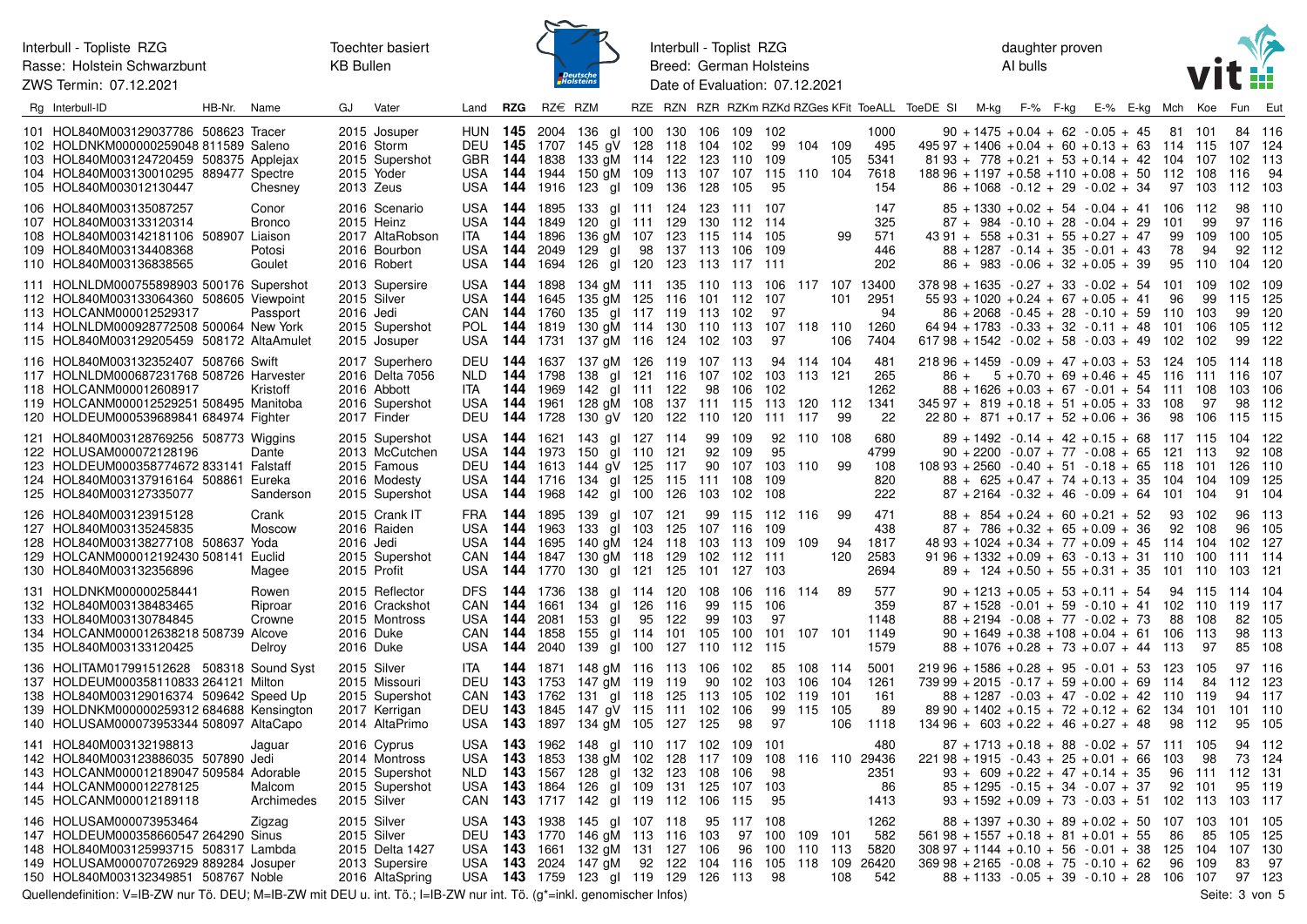Interbull - Topliste RZG Rasse: Holstein Schwarzbunt ZWS Termin: 07.12.2021



Interbull - Toplist RZG Breed: German Holsteins Date of Evaluation: 07.12.2021 daughter proven AI bulls



| Rg Interbull-ID                                                                                                                                                                                              | HB-Nr. | Name                | GJ                     | Vater                                                                                | Land                                           | <b>RZG</b>                                            | $RZ \in RZM$                                    |                                                                                                                                                      |    |                      |                                 |                                            |                           |                                                |                  |                                    | RZE RZN RZR RZKm RZKd RZGes KFit ToeALL ToeDE SI M-kg F-% F-kg |  | E-% E-kg Mch                                                                                                                                                                                                                     |     |                       | Koe                                                | Fun                                            | Eut                             |
|--------------------------------------------------------------------------------------------------------------------------------------------------------------------------------------------------------------|--------|---------------------|------------------------|--------------------------------------------------------------------------------------|------------------------------------------------|-------------------------------------------------------|-------------------------------------------------|------------------------------------------------------------------------------------------------------------------------------------------------------|----|----------------------|---------------------------------|--------------------------------------------|---------------------------|------------------------------------------------|------------------|------------------------------------|----------------------------------------------------------------|--|----------------------------------------------------------------------------------------------------------------------------------------------------------------------------------------------------------------------------------|-----|-----------------------|----------------------------------------------------|------------------------------------------------|---------------------------------|
| 151 HOLCANM000012380086<br>152 HOLUSAM000143172363 509322 Aston<br>153 HOLDEUM000359686738 156571 Karibu<br>154 HOLNLDM000671125486 508718 Reloader<br>155 HOLUSAM000072851690 889337 Allstar                |        | Praise              |                        | 2015 Muscadet<br>2014 Josuper<br>2016 Kerrigan<br>2016 Finder<br>2014 Balisto        | DEU<br>NLD <b>143</b> 1805                     |                                                       | <b>143</b> 1626                                 | USA 143 1744 136 gl 119 122<br>USA 143 2134 147 gl<br>138 aV 126 115<br>122 gl 116 131 106 116<br>GBR 143 1750 141 gM 114 116 100 112 108            |    |                      | 100<br>100                      | 84 108<br>96 120 106 115 103<br>110        | 100<br>108                | 115 101<br>126 109<br>120                      | 97               | 324<br>89<br>203<br>306<br>2323    |                                                                |  | $90 + 1590 - 0.21 + 39 + 0.01 + 56$ 115<br>$84 + 1795 + 0.10 + 83 - 0.05 + 56$ 103<br>$203\,94 + 1538 + 0.00 + 60 - 0.02 + 50$<br>$88 + 649 + 0.15 + 41 + 0.02 + 25$<br>$23897 + 1012 + 0.06 + 47 + 0.26 + 63$ 105               | 106 | 124                   | 100 101 120<br>109<br>107 110<br>88<br>111 100 112 | 100<br>123                                     | 90<br>120<br>110                |
| 156 HOL840M003133371300 508395 Sonic<br>157 HOL840M003138701597<br>158 HOLDEUM000538784277 154233 Monte<br>159 HOL840M003013614152 889331 Harper<br>160 HOLDEUM001264519228 823192 Hype                      |        | Walter              |                        | 2015 Silver<br>2016 Heisenberg<br>2015 Missouri<br>2013 Balisto<br>2016 Harper       | DEU<br>USA<br>DEU<br>ITA.<br>DEU               | <b>143</b> 1963<br><b>143</b> 1729<br><b>143</b> 1754 |                                                 | 139 gM 106 122 112 110<br>130 gl 120 118<br>140 gV 120<br><b>143</b> 1868 144 gM 115 116<br><b>143</b> 1715 143 gM 126 119                           |    | 126                  | 122<br>95<br>107<br>94          | 111<br>110<br>98<br>87                     | 105<br>107<br>103<br>99   | 89 114 116<br>106<br>112 105<br>111 104        | -93              | 578<br>218<br>116<br>3407<br>2762  | $274799 + 772 + 0.34 + 66 + 0.29 + 57$ 126                     |  | $25896 + 1084 + 0.48 + 95 - 0.02 + 35$<br>$86 + 803 + 0.18 + 51 + 0.10 + 38$ 112<br>$11693 + 1834 - 0.09 + 62 - 0.08 + 53$<br>$15796 + 184 + 0.72 + 79 + 0.46 + 52$ 115                                                          |     | 88<br>103             | 102<br>105<br>97<br>100 110 110<br>101             | 101 110<br>102<br>126<br>118 117               | -121<br>109                     |
| 161 HOLNLDM000660158767 508616 Don<br>162 HOL840M003133371377<br>163 HOLCANM000012302878 508178 Granite<br>164 HOLNLDM000679221023 500055 Camino<br>165 HOLCANM000012638241 508770 Athabaska                 |        | Amazing             |                        | 2016 Jetset<br>2015 Heinz<br>2015 Monterey<br>2015 Commander<br>2016 Euclid          | NLD 143 1790<br>USA 143 1548                   |                                                       |                                                 | 129 gM 116 130<br>123 gl 121 122<br>USA 143 1864 138 gM 116 118<br>NLD 143 1549 138 gM 125 118<br>CAN 143 1805 126 gM 114 123 112 107 103            |    |                      | 109<br>97                       | 94 111 103<br>110 106 113<br>117 116<br>86 | 104 116                   | 120<br>127 120                                 | -99<br>-93       | 676<br>2583<br>2842<br>470<br>353  |                                                                |  | $40\,90 + 123 + 0.54 + 58 + 0.27 + 31$<br>$89 + 1128 - 0.13 + 30 - 0.05 + 33$<br>$1892 + 880 + 0.47 + 84 + 0.07 + 38$ 109<br>$18996 + 1382 - 0.09 + 44 + 0.08 + 57$ 101<br>$57\,91 + 769 + 0.29 + 60 - 0.03 + 23$ 100            |     | 85<br>96              | 109 107 117<br>91<br>115 100 113<br>91 118<br>110  | 107 129<br>104                                 | - 125<br>111                    |
| 166 HOL840M003138817643 509450 Kingston<br>167 HOLNLDM000571956786 833185 Downtown<br>168 HOLDEUM000358633620 833166 Playoff<br>169 HOLCANM000012283304<br>170 HOLNLDM000871511993 619112 Rocky              |        | Neptune             |                        | 2016 Modesty<br>2016 Doorsopen<br>2015 Penley<br>2015 Armour<br>2014 Rocky           | DEU<br>GBR 143 1791                            |                                                       | DEU 143 1729                                    | USA 143 1777 122 gl 117 130 115 115 116<br><b>143</b> 1647 140 gM 115 116<br>DEU 143 1663 130 gV 116 127 115 105<br>130 gl 114 126<br>132 gV 126 132 |    |                      | 112<br>106 110                  | 96 117<br>-105                             | 103<br>96<br>92<br>101    | 121<br>115 107<br>107 103                      | - 101            | 512<br>768<br>439<br>904<br>781    |                                                                |  | $90 + 330 + 0.42 + 56 + 0.06 + 17$ 102<br>$400\,97 + 1555 + 0.05 + 67 - 0.03 + 49$<br>$439\,97 + 1263 - 0.14 + 34 + 0.03 + 46$<br>$90 + 431 + 0.37 + 55 + 0.20 + 35$<br>$78199 + 1092 + 0.18 + 62 - 0.02 + 35$                   |     | 108<br>82<br>98<br>98 | 100<br>-119<br>104<br>114<br>- 113                 | 103 121<br>81 123<br>111 118<br>107<br>119 118 | 108                             |
| 171 HOL840M003128557668 508145 Mansfield<br>172 HOL840M003135766689 508496 Fuel<br>173 HOL840M003133371009<br>174 HOLUSAM000073738550<br>175 HOLDNKM000000258170 508235 Soulrun                              |        | Panther<br>Flynt    | 2016 Duke              | 2015 Supershot<br>2015 Octoberfes<br>2014 Rodgers<br>2015 Supershot                  | CAN<br>USA 143 2121<br>USA<br>DFS 143 1670     | <b>143</b> 1783                                       | <b>143</b> 1589                                 | USA 143 1744 145 gM 108 113 103 121 111 117<br>149 aM 117 116<br>127 gl<br>125 gl 125<br>128 gM 119 126                                              | 96 | 138<br>122           | 98<br>121 116<br>109<br>104     | 103<br>111<br>111                          | 93<br>105<br>102          | 105<br>104 121 108                             | -93<br>98        | 797<br>3241<br>862<br>166<br>2144  |                                                                |  | $7994 + 1779 - 0.19 + 47 + 0.09 + 71$ 116<br>$483\,98 + 1750 + 0.25 + 98 - 0.06 + 52$ 117 115<br>$88 + 470 + 0.36 + 55 + 0.12 + 28$<br>$86 + 858 + 0.17 + 52 - 0.03 + 26$<br>$3893 + 1243 - 0.08 + 40 - 0.04 + 38$               |     | 98<br>102<br>97       | - 116<br>91<br>- 113<br>109                        | 86<br>100<br>90<br>114<br>96                   | 109<br>113<br>106<br>117<br>126 |
| 176 HOLDNKM000000257843 811552 Spiro<br>177 HOLBELM000313114634 508720 Magnet<br>178 HOLUSAM000070071611 508284 Reflector<br>179 HOLDNKM000000258816 508398 Python<br>180 HOLGBRM560989202462 619139 Melview |        |                     |                        | 2015 Supershot<br>2016 Lasthoeve<br>2012 Mogul<br>2016 Penley<br>2015 Missouri       | DEU 143 1882<br>NLD 142<br>USA 142 1598<br>DFS | <b>142</b> 1663                                       | 1855<br>DEU 142 1734                            | 139 aM<br>134 gM<br>127 gM 125<br>125 gM 122 133<br>146 gM 110 118                                                                                   | 98 | 98 137<br>129<br>131 | 96<br>106 113<br>107 112<br>105 | 98 101<br>113<br>89                        | 101<br>105<br>94          | 81 115 104<br>121<br>119<br>118<br>101 108 122 | 106<br>96<br>103 | 953<br>388<br>19524<br>5160<br>315 | $159199 + 860 - 0.10 + 23 + 0.14 + 44$ 102                     |  | $89799 + 2125 - 0.50 + 23 - 0.03 + 69$<br>$3288 + 1617 - 0.33 + 25 + 0.02 + 58$<br>$325.97 + 801 + 0.09 + 41 + 0.05 + 32$<br>$29896 + 3007 - 0.66 + 33 - 0.18 + 79$ 113                                                          |     | -70<br>82<br>91       | - 120<br>97<br>110<br>106<br>88                    | 96<br>113<br>114<br>109<br>106                 | 98<br>95<br>120<br>124<br>112   |
| 181 HOL840M003014562111<br>182 HOL840M003132198398 508593 Dynasty<br>183 HOLDEUM000359171040 833176 Supercup<br>184 HOL840M003129015960 508254 All-Star<br>185 HOL840M003134512310                           |        | Fivestar<br>Tirian  | 2016 Shep<br>2016 Jedi | 2015 Monterey<br>2015 Rubicon<br>2015 Penley                                         | USA 142 1953<br>USA<br>DEU 142 1767<br>CAN     | <b>142</b> 2000<br><b>142</b> 1659                    | DEU 142 1978                                    | 120 gl 106<br>144 gl 102<br>140 gM 96 127 112 111<br>135 gM 116 128<br>126 gl 120 125 114                                                            |    | 138<br>123           | 124 125<br>104<br>97            | 112<br>97<br>104 111                       | 120<br>99<br>102<br>86    | 120 108<br>120 108                             |                  | 858<br>6430<br>589<br>1904<br>128  |                                                                |  | $89 + 723 + 0.11 + 40 - 0.04 + 21$ 107<br>$89 + 828 + 0.51 + 87 + 0.19 + 49$<br>$55298 + 1442 - 0.02 + 54 + 0.06 + 56$ 122<br>$41198 + 1481 - 0.09 + 47 - 0.01 + 49$<br>$87 + 1056 - 0.11 + 30 + 0.02 + 39$                      | 104 | 102<br>109            | 94<br>110<br>95<br>111<br>103                      | 110<br>95<br>82<br>104<br>96                   | 102<br>101<br>104<br>113<br>128 |
| 186 HOLNLDM000714486611 156581 Fixit<br>187 HOLCANM000012529214<br>188 HOLDEUM000360208954 265150 Felix<br>189 HOLCANM000012130482 507940 Seaside<br>190 HOL840M003130641747                                 |        | Definite<br>Ashton  |                        | 2017 Finder<br>2016 Afterburne<br>2017 Federal<br>2015 Supershot<br>2015 Aicon       | DEU<br>DEU                                     | <b>142</b> 1768                                       | DEU 142 1638<br>USA 142 1803<br><b>142</b> 1722 | 119 gV 120 130 117 104<br>136 gl 111 120 118<br>128 gM 106 122<br>129 gV 117 134<br>USA 142 1670 145 gl 116 109                                      |    |                      | 131<br>105<br>93                | 98<br>113 115<br>119<br>105                | 108<br>90<br>89<br>108    | 124<br>116 111<br>121                          | -99<br>-88       | 45<br>588<br>217<br>620<br>1556    |                                                                |  | $4585 + 478 + 0.11 + 30 + 0.09 + 25$<br>$88 + 855 + 0.22 + 57 + 0.17 + 47$ 105<br>$11693 + 929 + 0.11 + 48 + 0.02 + 34$<br>$62098 + 868 + 0.09 + 43 + 0.08 + 38$ 117 113<br>$89 + 1544 + 0.05 + 67 + 0.08 + 62$ 107 111 112 106  |     | 92<br>81              | 116<br>109<br>86                                   | 114 113<br>106<br>104<br>105                   | 106<br>118<br>110               |
| 191 HOL840M003132117154<br>192 HOL840M003129037908 508156 Apprentice<br>193 HOLCANM000012192447<br>194 HOLCANM000012283318 508357 Perseus<br>195 HOLCANM000012264620 508332 Imax                             |        | Johnson<br>Eclat    |                        | 2016 Modesty<br>2015 Kingboy<br>2015 Supershot<br>2015 Penmanship<br>2015 AltaSpring | USA 142 1929<br>ITA                            |                                                       | USA 142 1793<br>USA 142 1656                    | USA 142 1871 142 gl 107 120 110<br>125 gM 116 136<br>149 gl 102<br><b>142</b> 1781 136 gl 110 121 116<br>139 gM 123 117                              |    | 123                  | 117 124<br>95<br>99             | 98<br>105<br>104<br>111 107                | -105<br>102<br>108<br>104 | 116                                            | -91<br>107       | 933<br>6077<br>342<br>6051<br>4581 |                                                                |  | $88 + 616 + 0.55 + 82 + 0.24 + 46$ 104 113<br>$173.91 + 898 + 0.08 + 44 + 0.00 + 31$ 117<br>$89 + 1977 - 0.15 + 60 + 0.03 + 71$ 105<br>$91 + 761 + 0.23 + 54 + 0.20 + 47$ 102<br>$96\,96 + 1217 + 0.30 + 80 + 0.01 + 42$ 101 118 |     |                       | 108<br>99<br>97                                    | 97 104<br>107 109<br>88<br>97 117<br>106       | 110<br>120                      |
| 196 HOLDNKM000000258184 509339 VH Brook<br>197 HOL840M003133370993<br>198 HOLCANM000012380037<br>199 HOLDEUM001305311425 572940 Metaxa<br>200 HOL840M003129436949 508532 Myles                               |        | Norfolk<br>Toulouse |                        | 2015 Balisto<br>2015 AltaSpring<br>2015 AltaSpring<br>2016 Missouri<br>2015 Rodgers  | DFS 142 1766<br>CAN                            | <b>142</b> 1661                                       |                                                 | 135 gl 118 118<br>133 gl 115<br>USA 142 1858 141 gl 111 116 104 111 108<br>DEU 142 1834 147 gV 110 114<br>USA 142 1515 133 gl 126 114 111 105 110    |    | 124 106              |                                 | 104 112 103<br>98 100<br>95 113 114        |                           | 109 117                                        |                  | 4059<br>175<br>114<br>2375<br>2374 | $237599 + 1201 + 0.22 + 72 + 0.19 + 62$ 113                    |  | $93 - 309 + 1.03 + 86 + 0.42 + 30$<br>$88 + 1085 + 0.05 + 49 + 0.07 + 45$<br>$85 + 1237 + 0.29 + 80 + 0.02 + 45$ 107 103<br>$91 + 1399 - 0.10 + 44 - 0.02 + 46$ 107 105 108                                                      |     | 99<br>98              | 106<br>108<br>88                                   | 111 113<br>103<br>99 113<br>105 114            | - 116<br>-127                   |

Quellendefinition: V=IB-ZW nur Tö. DEU; M=IB-ZW mit DEU u. int. Tö.; I=IB-ZW nur int. Tö. (g\*=inkl. genomischer Infos) Seite: 4 von 5